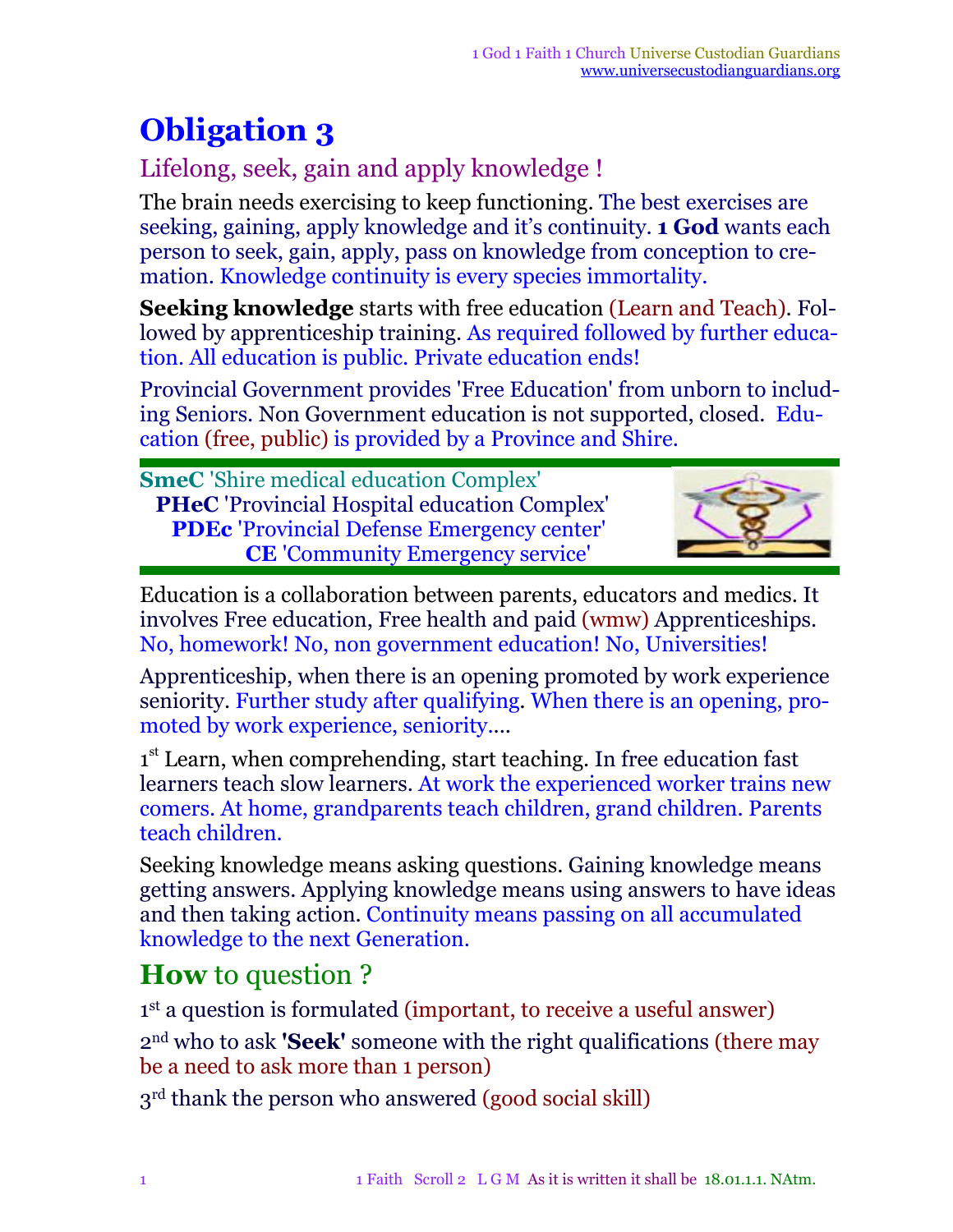4 th **'Gain'** an acceptable answer (there may no acceptable answer)

5 th Write or audio, visual record answer (s)

6 th **'Apply'** what you **'learn'** (answer)

7 th Use your new knowledge to **'teach'** others (Knowledge continuity)

## **What** to question ?

Everything (intelligent, seeking and gaining knowledge)

#### **When** to question ?

Now (intelligent, good social skill)

#### **Why** to question ?

A need arises to ask questions (curiosity, must know, conversation)



### **Ideas** are the beginning of the Future.

Ideas make it possible to keep up with evolutionary changes. Ideas are the most creative, productive of all intellectual property activity. Ideas are preserved through Knowledge continuity.





Don't let Ideas be forgotten or lost. Write them down. Store, sort, file and revisit them!

Every day lots of ideas are thought off and quickly forgotten or lost. The reason they were not preserved, recorded or written down. The best are lost!

Memory is unreliable when it comes to preserving and nurturing new ideas. Carry a notebook (planner) or recorder with you. When an idea develops, preserve it. Weekly file your ideas!

Plagiarize to build on and advance new ideas. Why rewrite something that is well written. Rather use it! Expand on it. Evolution progresses by building on existing and then creating new. Do the same. An idea comes to an end. Salvage anything that can be recycled to advance new ideas!

Review your ideas. As you review your ideas (every 4 weeks). Some will have no value. They are not worth hanging on to. Discard them. Some ideas appear useful now or at some later date. Keep these, file them: 'Active', or 'Later'. After reviewing, filing, take the 'Active' file.